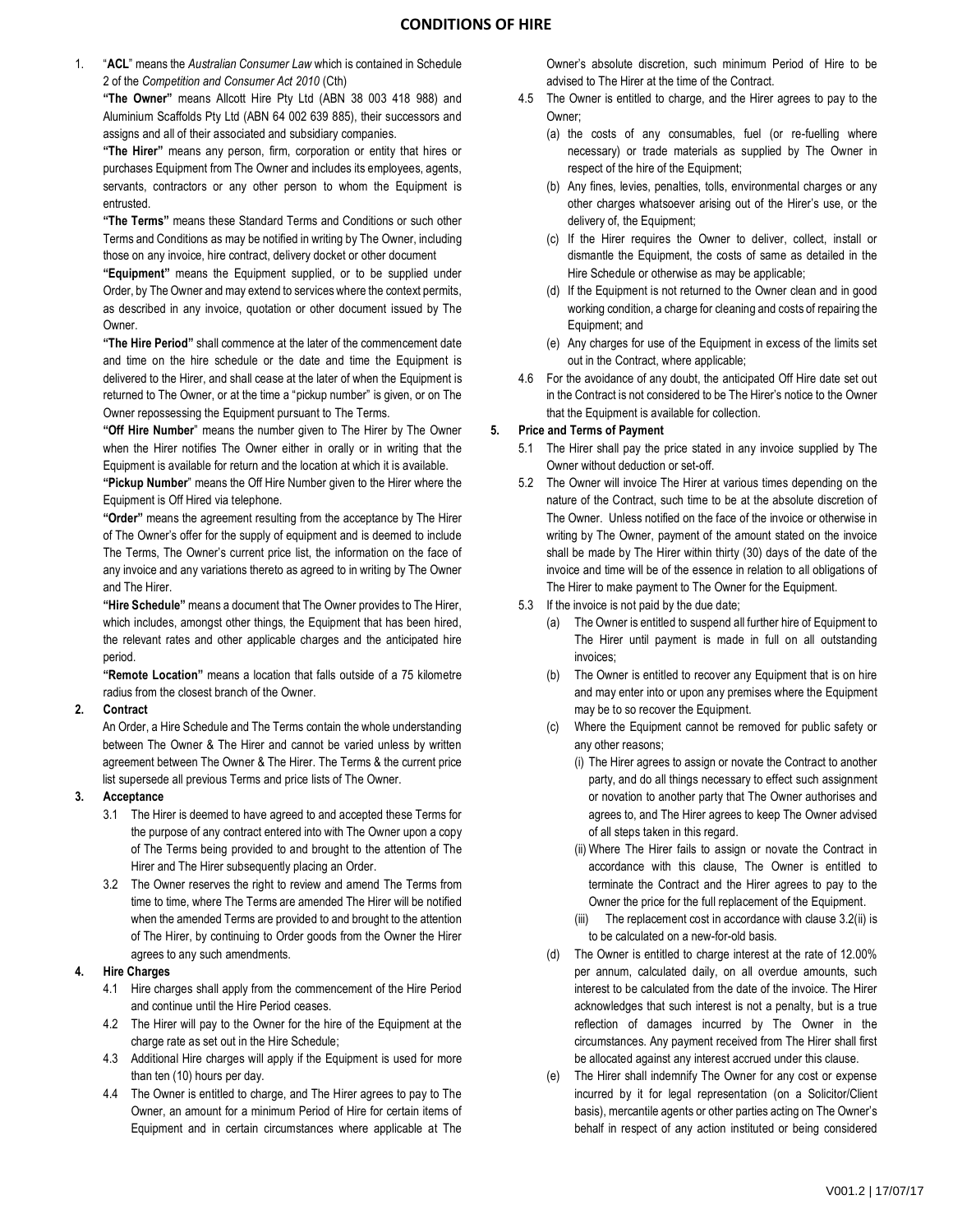against The Hirer whether for payment of the debt, possession of any Equipment, taking of security or otherwise.

- 5.4 The Owner will only consider any claims by The Hirer for credits if such claims for credits are made in writing and within thirty (30) days of the date of the invoice.
- 5.5 The Owner, acting reasonably and where necessary to protect its commercial interests, reserves the right at any time and in its discretion to suspend credit or to vary the credit terms provided to The Hirer when in The Owner's sole opinion it is so warranted. In any such case, in addition to other remedies herein or at law, cash payments or satisfactory security from The Hirer may be required before dispatch of any Equipment.
- 5.6 If The Hirer elects to pay its account by credit card, it agrees that The Owner is entitled to charge an additional amount to recover costs as a percentage of the value of the invoice; such amount being 1.5% for MasterCard and Visa.
- 5.7 G.S.T. and other applicable taxes and duties shall be added to the price except where otherwise expressly agreed to.
- 5.8 The Owner reserves the right from time to time and at any time to vary the price on the Equipment subject of an Order without notice to the Hirer.

### **6. Security for Payment**

Where credit terms are provided by The Owner to the Hirer, to secure monies owing to The Owner, The Hirer;

- 6.1 Hereby charges all of its beneficial interest in real and personal property in favour of The Owner;
- 6.2 Agrees to deliver to The Owner within seven (7) days of written demand a memorandum of mortgage in registrable form and that the debt is payable on demand incorporating the covenants contained in memorandum Q860000 registered at the Land Titles Office of New South Wales as amended to comply with and reflect any appropriate laws in the jurisdictions where The Hirer has any beneficial interest in real and personal property and as amended appropriately to comply with any formal requirements of registration;
- 6.3 Authorises and consents to The Owner taking all actions necessary to give effect to this security including the lodgement of any caveat upon title of The Hirer's property. The Hirer hereby irrevocably appoints The Owner and any person nominated by The Owner severally the Attorney of The Hirer with the power to execute, sign, seal and deliver such mortgage or other document to give effect to this security;

#### **7. Delivery and Storage**

- 7.1 Delivery of Equipment to a nominated third party or agent on behalf of The Hirer shall be deemed delivery to The Hirer.
- 7.2 Equipment delivered to The Hirer are subject to freight and/or courier charges as determined by The Owner from time to time which shall be payable by The Hirer and will be included in the invoice where applicable.
- 7.3 The Hirer shall make all arrangements necessary to take delivery of the Equipment whenever they are tendered for delivery. In the event that The Hirer is unable to take delivery of the Equipment, The Owner shall be entitled to charge a fee for any futile delivery and/or a reasonable fee for redelivery.
- 7.4 A certificate signed by an officer of The Owner confirming dispatch of Equipment in the ordinary course of business shall be conclusive evidence of delivery, as shall any signed delivery docket.

### **8. Storage**

The Hirer agrees that during the Hire Period and thereafter until the goods are either returned to or collected by the owner, it is responsible to ensure the Equipment is stored in a manner that is safe, secure and protected from theft, seizure, loss or damage.

**9. Off-Hire of Equipment** 

- 9.1 The Hirer must obtain an Off Hire Number from The Owner at either the time of return of equipment to The Owner or when the Equipment is available for return or collection.
- 9.2 The Equipment will remain the responsibility of the Hirer until such time as the Equipment is returned to or collected by the Owner.
- 9.3 For the avoidance of any doubt, The Hirer warrants that after an Off-Hire Number is obtained from the Owner, it will continue to store the Equipment in accordance with its obligations under The Terms.

# **10. Title**

Notwithstanding that The Hirer may have possession of Equipment supplied by The Owner, ownership of the Equipment remains with The Owner and no legal or equitable interest or property in same shall pass to or vest in The Hirer.

# **11. Assignment**

The Hirer shall not transfer, assign, part with possession, mortgage, charge or encumber any right or obligation of the hire of any Equipment under these conditions without the prior written consent of the Owner.

# **12. Personal Property Securities Act, 2009 ("PPSA").**

- 12.1 The Hirer consents to The Owner affecting and maintaining a registration on the register in relation to any security interest contemplated or constituted by the Terms and agrees to sign any documents and provide any assistance and information to The Owner required to facilitate the registration and maintenance of any security interest. The Hirer waives any right to receive notice of a verification statement in relation to any registration in respect of the Equipment
- 12.2 The Hirer undertakes to;
	- (a) do anything that is required by The Owner so that The Owner acquires and maintains one or more perfected security interest under the PPSA in respect of the Equipment and its proceeds; to register a financing statement or financing change statement; and to ensure that The Owner's security position, rights and obligations are not adversely affected by the PPSA;
	- (b) not register a financing change statement in respect of a security interest contemplated or constituted by the Terms without prior written consent from The Owner; and
	- (c) not register or permit to be registered a financing statement or financing change statement in relation to the Equipment in favour of a third party without prior written consent from The Owner.
- 12.3 If Chapter 4 of the PPSA would otherwise apply to the enforcement of a security interest arising under or connected with these Terms and;
	- (a) Section 115(1) of the PPSA allows for the contracting out of provisions of the PPSA, the following provisions of the PPSA will not apply and The Hirer will have no rights under them; Sections 95 (to the extent that it requires the secured party to give notices to the grantor); 96; 118 (to the extent that it allows a secured party to give notices to the grantor); 121(4); 125; 130; 132(3)(d); 132 (4); 135; 142; and 143; and
	- (b) Section 115(7) of the PPSA allows for the contracting out of provisions of the PPSA, the following provisions of the PPSA will not apply and The Hirer will have no rights under them; Sections 127; 129(2) and (3); 130(1); 132; 134(2); 135: 136(3), (4) and (5); and 137;
- 12.4 Unless otherwise agreed and to the extent permitted by the PPS, both The Hirer and The Owner agree not to disclose information of the kind referred to in section 275(1) of the PPSA to an interested person. The Hirer waives any right it may have had but for this clause under section 275(7)(c) of the PPSA to authorise the disclosure of the above information.
- 12.5 For the purposes of section 20(2) of the PPSA, the collateral is Equipment sold by The Owner to The Hirer from time to time. These terms are a security agreement for the purposes of the PPSA.
- 12.6 The Owner may apply amounts received in connection with these Terms to satisfy obligation secured by a security interest contemplated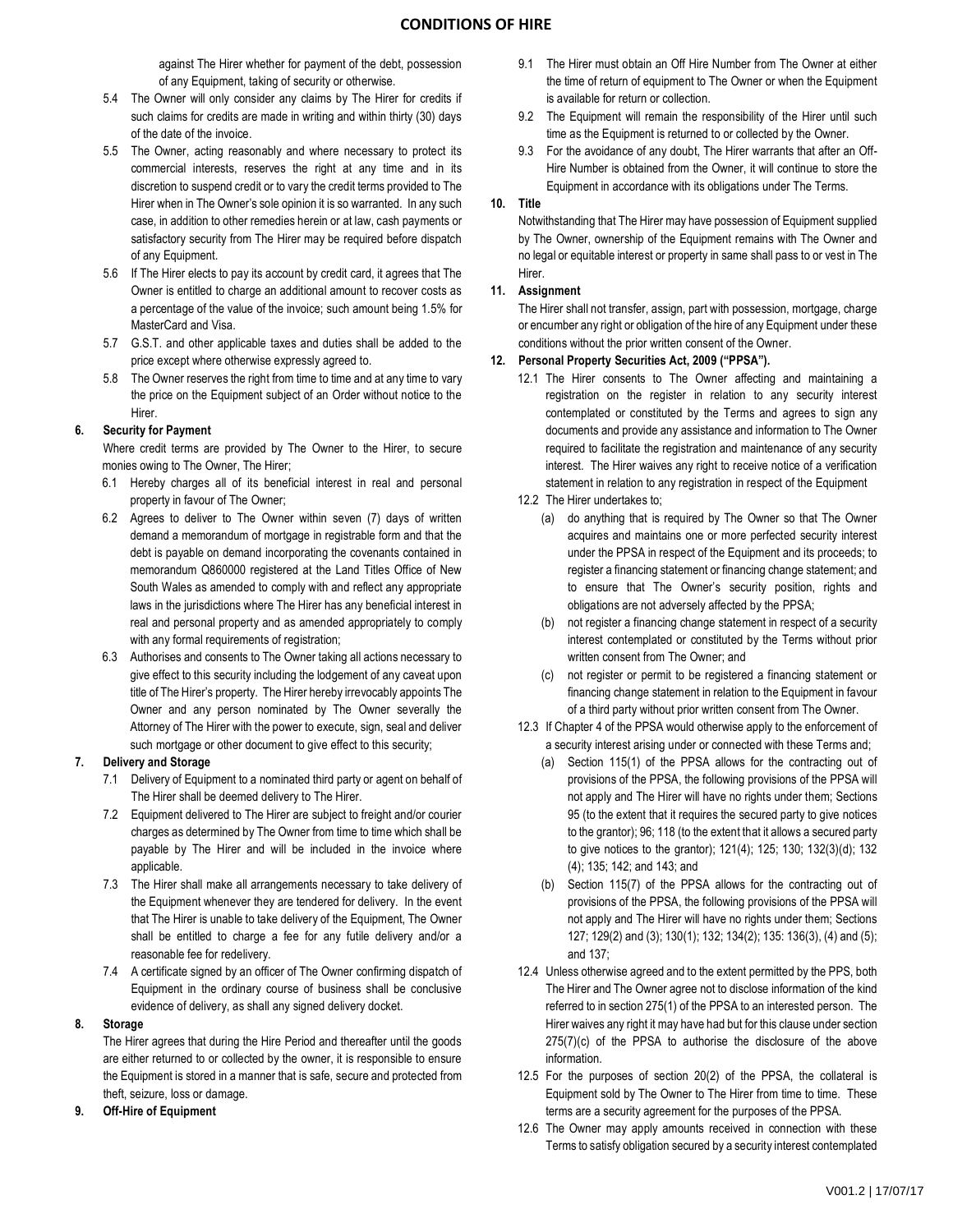or constituted by these Terms in any way The Owner determines in its absolute and sole discretion;

12.7 The Hirer agrees to notify The Owner in writing of any change to the details as set out in the credit application within seven (7) days of such change.

### **13. Use of Equipment**

- 13.1 The Hirer shall at all time use the Equipment in a skilful and proper manner and only in the manner in which the Equipment was designed to be used in accordance with the manufacturer's instructions or specifications.
- 13.2 The Hirer shall at his own expense service, clean and maintain the Equipment in good and substantial repair and condition, save for reasonable wear and tear and The Owner is entitled to charge The Hirer for any costs incurred by The Owner arising out of The Hirer's failure to properly clean, care for or maintain the Equipment.
- 13.3 Before using the Equipment, The Hirer shall examine the Equipment and satisfy himself as to the quality and fitness for purpose of the Equipment. If the Equipment is in any way unsuitable for the purpose, the Hirer must return the Equipment immediately and notify The Owner of the reasons for same and The Owner, at its sole and discretion and acting reasonably, may exchange the Equipment for another comparable item of Equipment.
- 13.4 The Hirer acknowledges that he is not relying on any representations made by or on behalf of The Owner in respect of the Equipment or its performance.
- 13.5 The hirer indemnifies The Owner in respect of all claims, suits, actions, causes of action, demands for compensation, damages or other relief (including any declaratory relief at to the existence or exercise of a right to monetary relief) on any basis whatsoever whether at law, in equity or under statute and whether in the past present or future accruing to or brought by the Hirer or any other person and in relation to or arising from the use or possession of the Equipment by the Hirer during the Hire Period.
- 13.6 The indemnity at clause 13.5 does not apply to the extent that any such loss or damage arises from the gross negligence or wilful misconduct of The Owner, or any of its officers, employees or agents.

#### **14. Termination by The Owner**

- 14.1 Notwithstanding the specified Hire Period, The Owner may terminate this agreement and repossess the Equipment;
	- (a) If The Hirer fails to pay any hire charges by the due date;
	- (b) If The Hirer does or permits any act to be done to the Equipment by way of which the Owner's right in the Equipment may be prejudiced;
	- (c) If The Hirer becomes or is made insolvent or bankrupt or makes any arrangement or composition with its creditors or should any order be made or resolution passed for is winding up; or
	- (d) If the Hirer breaches any conditions of this agreement;
- 14.2 For the purposes of repossessing the Equipment, the Owner may enter into or upon the premises where the equipment may be to recover the Equipment without prejudice to the rights of the Owner and recover from the Hirer in respect of any claims, damages or expenses relating to or arising out of any action taken under this clause.
- 14.3 On the Owner repossessing the Equipment, the determination of the Hire Period shall be without prejudice to any claim that the Owner may have against the Hirer whatsoever.

### **15. Defects**

The Hirer shall inspect the Equipment on delivery and shall within 24 hours of delivery notify The Owner of any alleged defects or damage to the Equipment. The Hirer shall afford The Owner the opportunity to inspect the Equipment within a reasonable time. In the absence of such notice and opportunity to inspect, the Equipment will, where the Owner has acted reasonably and in good faith, be presumed to be free of any defect or damage when hired.

#### **16. Damage and Loss of Equipment**

- 16.1 During the Hire Period, The Hirer is responsible for any loss, including where the Equipment is allegedly stolen, or damage to the Equipment whether such loss or damage is caused by the negligence of The Hirer or for any other reason whatsoever.
- 16.2 Where a Pickup Number or Off Hire Number has been given, The Hirer's responsibility in this regard shall continue until the Equipment has either been picked up by or delivered to The Owner.
- 16.3 Where the Equipment is lost or damaged during the Hire Period, The Hirer agrees to indemnify the Owner for any part of the cost of repairs to or replacement of the Equipment.
- 16.4 The Hirer acknowledges that,
	- (a) Where the Equipment is damaged, the decision to either repair or replace the Equipment is at the absolute discretion of The Owner and will be made on reasonable commercial and safety grounds; and
	- (b) Where a replacement of the Equipment is necessary (due to either loss or damage), The Hirer agrees to indemnify the Owner for the costs of the replacement. The Hirer acknowledges that;
		- (i) The Owner will, in the first instance, use its best endeavours to replace the Equipment with another item of Equipment of similar age and wear. However, for reasonable practical and commercial reasons, The Owner may replace the Equipment on a new-for-old basis.
		- (ii) Where the Owner exercises its discretion in this regard, the replacement on a new-for-old basis is an accurate measure of what is required to return The Owner to the position it was in prior to the Equipment being lost or damaged, and is not a penalty; and
		- (iii) The Owner will not accept the Hirer sourcing replacement Equipment, save for The Hirer providing brand new Equipment of equivalent quality, make and specification.
	- (c) Where there is a delay in the lost or damaged Equipment being repaired or replaced, the Hirer agrees to indemnify the Owner for the lost hire opportunity during the period that the Owner is unable to hire its Equipment to other parties.
- 16.5 Where the Equipment is not returned to The Owner, or a Pickup Number is not obtained from The Owner within 2 days of the expiration of The Hire Period, The Owner may appropriate any deposit paid by The Hirer to mitigate any damages claim that The Owner may incur and The Owner shall be at liberty to immediately notify the Police of the circumstances and may pursue criminal or civil action as it deems necessary in the circumstances. The Owner is not liable for any loss, damage, injury, fines or costs sustained by The Hirer arising from such action.

# **17. Damage Waiver**

- 17.1 Unless waived by the Hirer, a basic damage waiver fee will be calculated based on a percentage of the hire charge. This may limit the hirer's liability for damage to the Equipment and will be subject to a damage waiver excess. In the event of damage to the Equipment, a damage waiver excess will be payable by the Hirer in the amount of the greater of \$500.00 per item or 15% of the cost of repair. Damage hire waiver does not apply to motor vehicles;
- 17.2 Damage Waiver does not apply and will not limit the Hirer's liability in the following circumstances;
	- (a) Where the Equipment is lost or stolen;
	- (b) Where damage is caused by overloading, misuse, abuse, exceeding rated capacity or improper servicing of the Equipment;
	- (c) Where damage is caused by misappropriation or wrongful conversion by the Hirer;
	- (d) Where the Hirer has breached a condition of The Terms;
	- (e) Where damage is caused to tyres, tubes, batteries, glass or perspex;